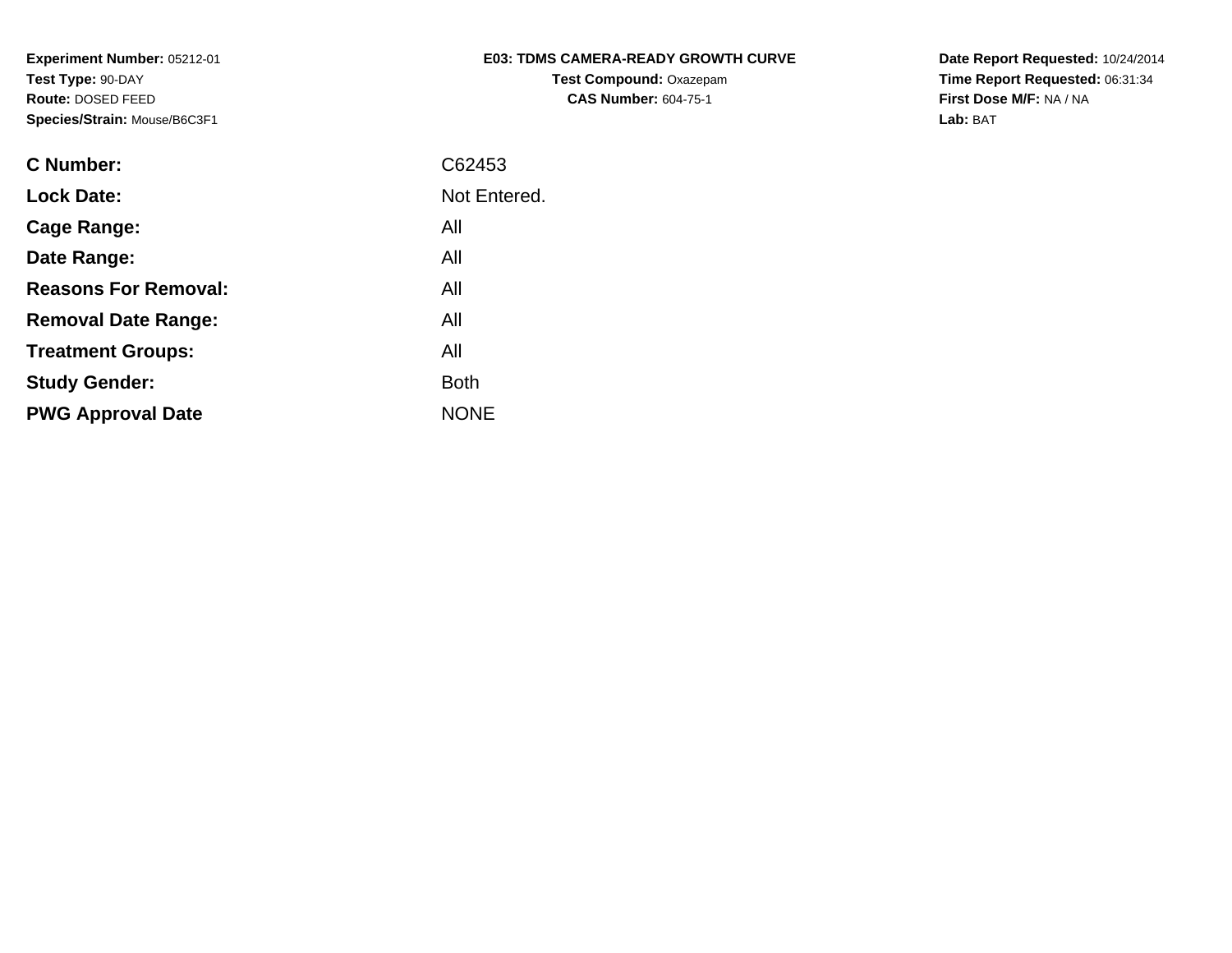#### **E03: TDMS CAMERA-READY GROWTH CURVE**

**Test Compound:** Oxazepam**CAS Number:** 604-75-1

**Date Report Requested:** 10/24/2014**Time Report Requested:** 06:31:34**First Dose M/F:** NA / NA**Lab:** BAT

**MALE** 

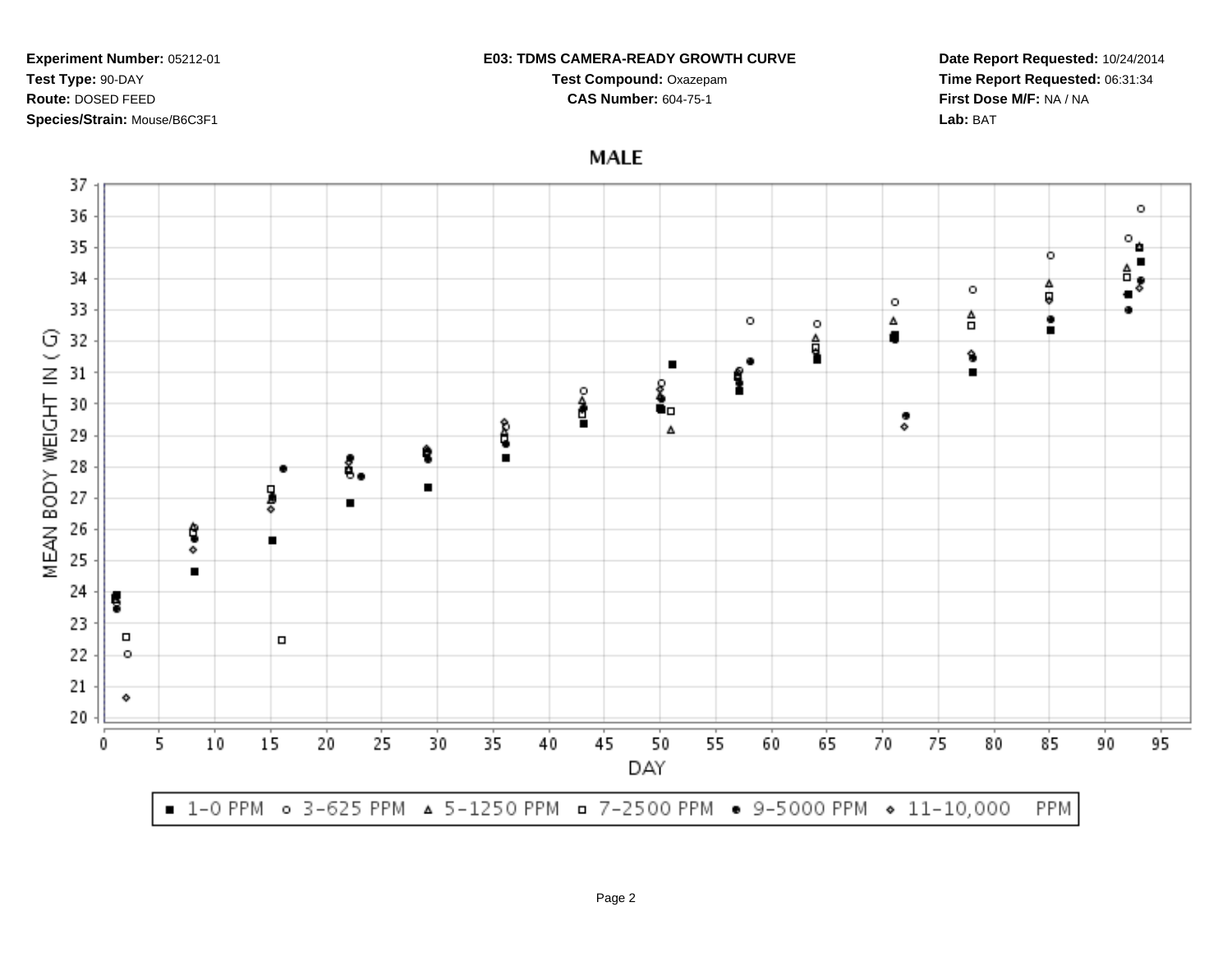## **E03: TDMS CAMERA-READY GROWTH CURVE**

**Test Compound:** Oxazepam**CAS Number:** 604-75-1

\*\*\*END OF MALE DATA\*\*\*

**Date Report Requested:** 10/24/2014**Time Report Requested:** 06:31:34**First Dose M/F:** NA / NA**Lab:** BAT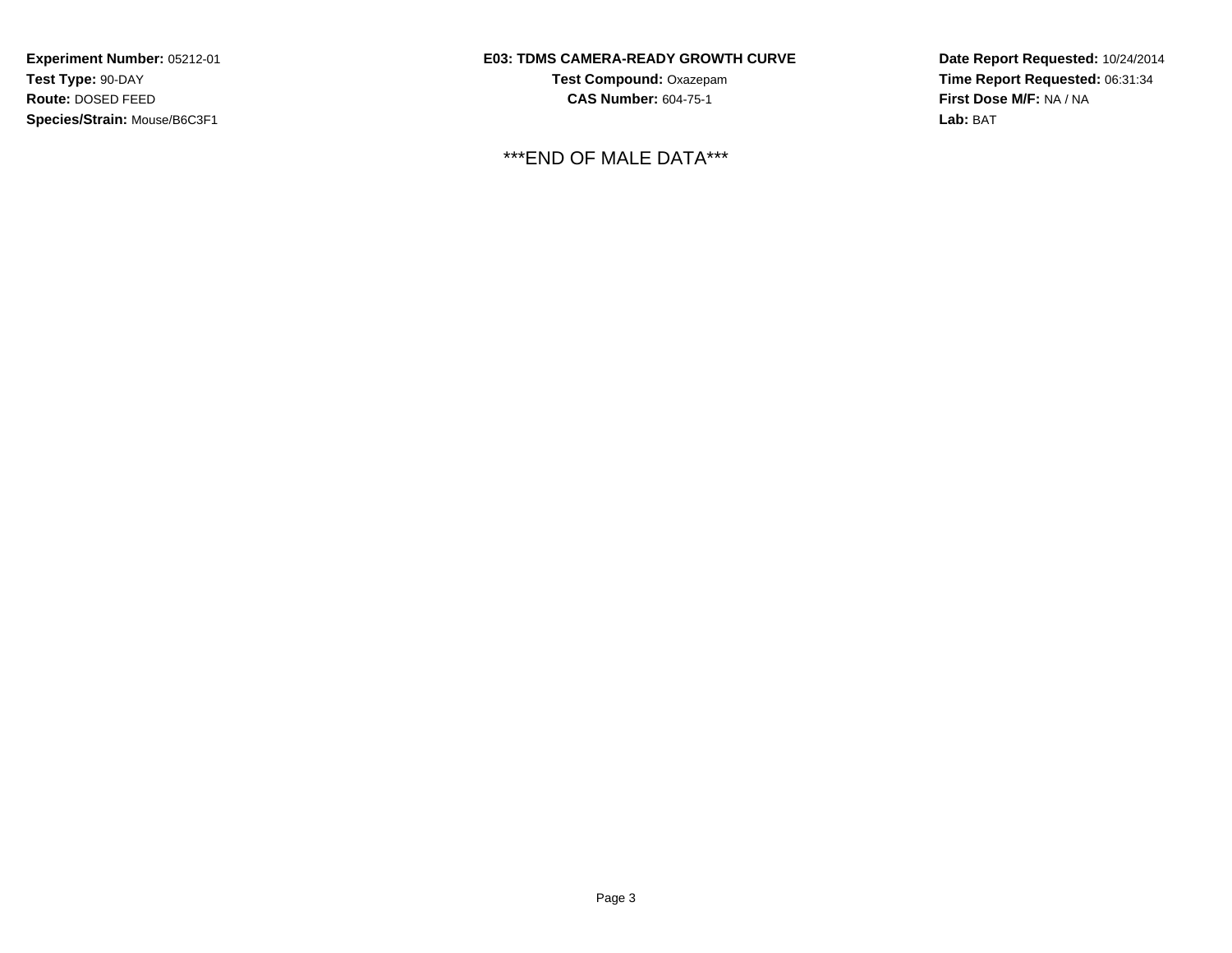#### **E03: TDMS CAMERA-READY GROWTH CURVE**

**Test Compound:** Oxazepam**CAS Number:** 604-75-1

**Date Report Requested:** 10/24/2014**Time Report Requested:** 06:31:34**First Dose M/F:** NA / NA**Lab:** BAT

32  $\circ$ . 31  $\circ$ ٠  $\circ$ 諸  $\circ$ . 30  $\circ$ Δ Î 29  $\frac{4}{9}$ 1 o o, 28  $\circ$  $\bullet\atop \circ$  $\hat{\mathbf{z}}^{\mathbf{A}}$ MEAN BODY WEIGHT IN (G)  $\blacksquare$ 27 o 80 B ā â 26 g. ã.  $\blacksquare$ ٠ 흥 25 រ៉ុះ  $\blacksquare$ 24  $\blacksquare$ 2 23 Δ  $\blacksquare$ о 22 ۰ .  $\blacksquare$ ۰ 21 o ō  $\blacksquare$ 20 19 Δ 18 17 8 16  $10$ 15 20 25 30 35 40 45 50 55 60 65 70 75 80 85 95 5 90 0 DAY ■ 2-0 PPM • 4-625 PPM ▲ 6-1250 PPM • 8-2500 PPM • 10-5000 PPM • 12-10,000 PPM

# **FEMALE**